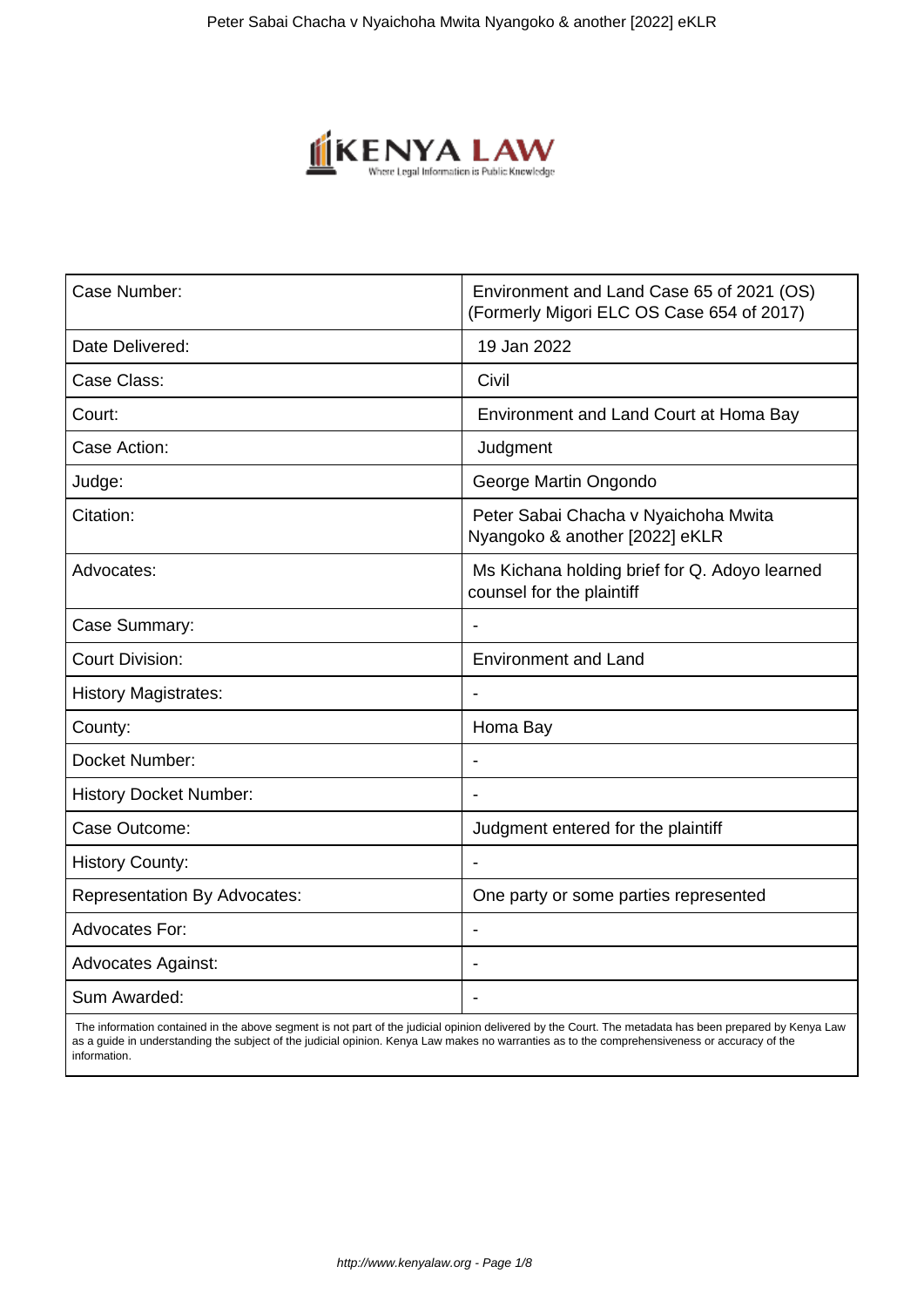### **REPUBLIC OF KENYA**

# **IN THE ENVIRONMENT AND LAND COURT OF KENYA**

## **AT HOMA BAY**

### **ELC OS CASE NO. 65 OF 2021**

#### **(FORMERLY MIGORI ELC OS CASE NO. 654 OF 2017)**

**PETER SABAI CHACHA.....................................................................................................................................PLAINTIFF**

## **VERSUS**

**NYAICHOHA MWITA NYANGOKO........................................................................................1ST DEFENDANT**

# **THE CHAIRMAN BOARD OF MANAGEMENT,**

**NYAMAHARAGA MIXED SECONDARY SCHOOL................................................2ND DEFENDANT**

#### **JUDGMENT**

## **A. INTRODUCTION**

1. The instant dispute pertains to a portion of land measuring approximately zero decimal three hectares (0.3 Ha) in area being part of land reference number Bukira/Buhirimonono/2887 measuring approximately zero decimal nine two hectares (0.92 Ha) in area (The suit land herein). The original land is LR number Bukira/Buhirimonono/448 measuring approximately thirteen decimal sixty six hectares (13.66 Ha) in area. It is contained in Registry Map Sheet number 29 and located in Isebania within Migori County.

2. The plaintiff, Peter Sabai Chacha is represented by learned counsel, Quinter Adoyo.

3. The defendants are represented by learned counsel, Omonde Kisera.

4. As envisaged under **Order 37 Rule 19 of the Civil Procedure Rules, 2010 (The Rules herein)**, on 10<sup>th</sup> July, 2019, the court gave directions, inter alia;

"……*the Originating Summons dated 2nd June 2017 be treated as a plaint. The replying affidavit sworn on 27th June 2017 be treated as a statement of defence. Hearing by way of viva voce evidence……..."*

5. It is noteworthy that I heard this suit at Migori Environment and Land Court to the extent that the parties closed their respective cases as well as filed submissions herein as at 16<sup>th</sup> November 2021. So, on the said date, my brother, Kullow J, ordered and directed that the suit be transferred to this court for determination.

6. On 6th December 2021, this court directed the Deputy Registrar of this court to issue notice to the parties with regard to delivery of judgment in this suit. Accordingly, the parties were duly notified of the same via email on  $6<sup>th</sup>$  December 2021 at 05:09 PM  $GMT+3$ .

#### **B. THE PLAINTIFF'S CASE IN BRIEF**

7. The plaintiff commenced the suit by way of an Originating Summons dated  $2<sup>nd</sup>$  June 2017 and duly filed in court on even date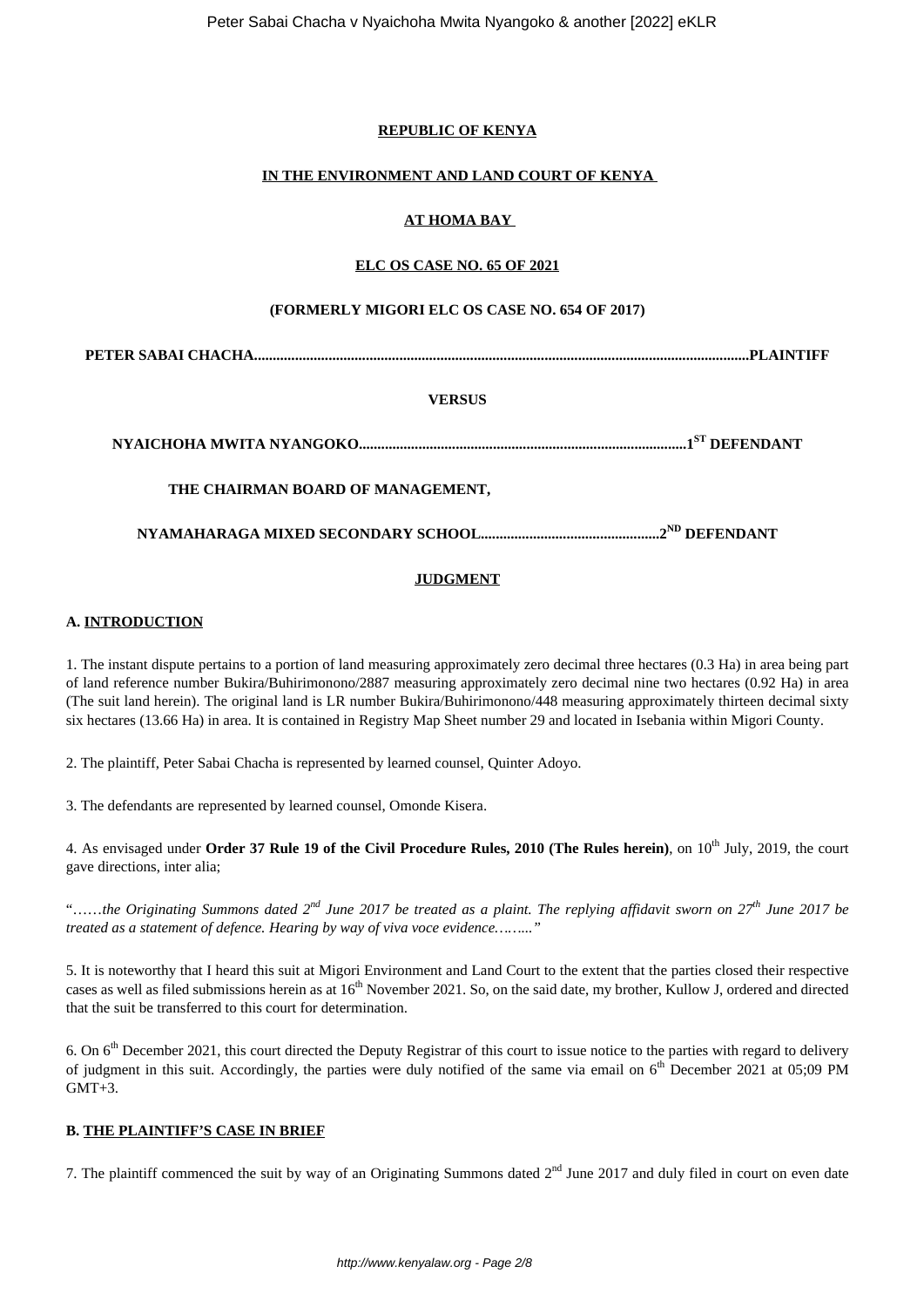claiming to have acquired the suit land by way of adverse possession for determination of the following six (6) issues;

a) A declaration that the defendants ` rights to recover the whole LR NO BUKIKA/BUHIRIMONONO /2887 is barred under limitations of actions Act, Chapter 22 of the L aws of Kenya and is title thereto is extinguished on the grounds that the plaintiff herein has openly peacefully and continuously been in occupation and possession of the suit land for a period exceeding forty – seven (47) years.

b) There be an order the the plaintiff be registered as the proprietor of part of LR No. BUKIRA /BUHIRIMONONO /2887 measuring 0.3 ha

c) The second defendant herein be ordered and / or directed to excecute and/or sign all the necessary transfer instruments to facilitate transfer and all registration of the suit land in the name of the plaintiff in default , the Deputy Registrar of this humble court be at liberty to execute the transfer instruments in favour of the plaintiff.

d) There be an order restrain the Defendants , either by themselves , agent , servants and /or employees from interfering with the plaintiffs peaceful poessesion and occupation of the said parcel LR No. BUKIRA /BUHIRIMONONO /2887 MEASURING 0.3 ha in any manner whatsoever and or howsoever.

e) The costs of this originating summons to be borne by the Defendant.

f) Such other or further orders in the court may deem fit and fit and just to grant in the circumstances.

8. The plaintiff's complaint is that on 14<sup>th</sup> February 1978, he bought the portion of suit land being part of the original land as stated at paragraph 1 hereinabove from Chamberi Mwita Irecho (Deceased) who was a younger brother to the  $1<sup>st</sup>$  defendant. That he has been in open and exclusive possession and occupation of it since 1979. That in the year 2010, the 1<sup>st</sup> defendant sold a portion of the suit land to the  $2^{nd}$  defendant. That in the year 2015, the  $2^{nd}$  defendant asked the plaintiff to vacate the suit land thus, it provoked the present suit.

9. On  $29<sup>th</sup>$  July 2020, the Plaintiff (PW1) relied on his affidavit in support of the Originating summons as part of his testimony. He further relied on a sale of land agreement, copy of the suit land register and photographs of the of the portion of the suit land (PExhibits 1, 2 and 3 respectively) which are all annexed to the affidavit as well as his further list of documents dated  $2<sup>nd</sup>$  June 2020 namely photographs of the plaintiff's home on the portion of the suit land and minutes of the meeting held at the Assistant Chief's office, Nyamaharaga Sub Location on 15<sup>th</sup> November 2019 (PExhibits 4 and 5 respectively).

10. PW2, FREDRICK MOIGETE SABAI told the court that he is a son of PW1 and relied on his statement dated 2<sup>nd</sup> June 2020 as part of his testimony. He stated, inter alia, that PW1 bought the portion of the suit land from the Deceased. That he (PW2) was born on the portion of the suit land in 1984 and that he has lived thereon from that time. That the suit land is next to the land of the 2<sup>nd</sup> defendant.

11. PW3, ELIAS NYAMOHANGA MIROMBE, a retired teacher, relied on his statement dated  $2<sup>nd</sup>$  June 2020 as part of his evidence. He stated that he bought a piece of land from the Deceased who was an elder brother to the 1<sup>st</sup> defendant. That the home of PW1 borders the 2nd defendant's land.

12. PW4, FREDRICK WAISIKO CHAMBERI, also a retired teacher and a son of the Deceased stated that the 1<sup>st</sup> defendant is his uncle. That in the year 1978, the Deceased sold a piece of land to PW1 who lives with his family thereon. As part of his testimony, he relied on his statement dated 2<sup>nd</sup> June 2020.

13. By an 8-paged submissions dated  $29<sup>th</sup>$  September 2021 and duly filed in court on  $1<sup>st</sup>$  October 2021, learned counsel for the plaintiff summarized the parties' respective cases and framed three (3) issues for determination including whether PW1 has acquired the portion of the suit land by adverse possession. In analyzing the issues in favour of PW1, counsel cited section 17 of the Limitation of Actions Act Chapter 22 Laws of Kenya and authorities, inter alia, **Wambugu-vs-Njuguna (1983) KLR 172 and James Maina Kinya-vs-Gerald Kwendaka (2018) eKLR** on adverse possession**,** to fortify the submissions.

#### **C. THE DEFENDANTS' CASE IN BRIEF**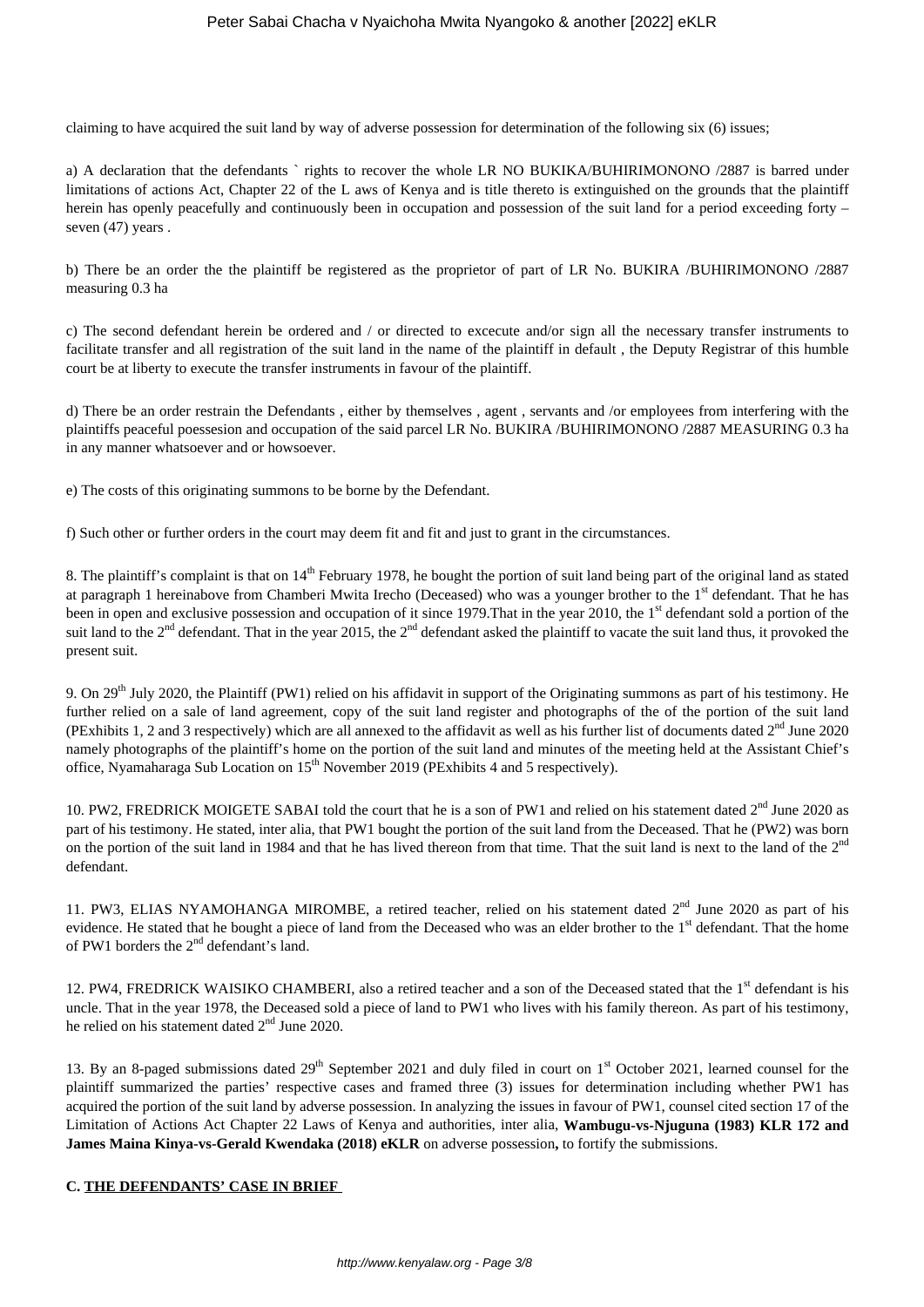14. The defendants opposed the plaintiff's claim by a replying affidavit sworn on  $27<sup>th</sup>$  June 2017. I consider the said affidavit in it's entirety and it would be superfluous to reproduce the same in this suit.

15. The Principal of the 2<sup>nd</sup> defendant, HELLEN ADHIAMBO OMWAYI (DW1) relied on the replying affidavit referred to in paragraph 14 hereinabove alongside her further statement dated 21<sup>st</sup> December 2020 as part of her testimony for and on behalf of the  $2^{nd}$  defendant. She stated in part that the  $2^{nd}$  defendant bought the entire suit land from the 1<sup>st</sup> defendant.

16. She also relied on a sale agreement (DExhibit 1), a further sale agreement (DExhibit 2), title deed of the suit land in the name of the 2<sup>nd</sup> defendant (DExhibit 3), letter dated 18<sup>th</sup> May 2010 in respect of stamp duty payment (DExhibit 4), photographs (DExhibit 5a to h), sketch map (DExhibit 6), a certificate of official search dated  $24<sup>th</sup>$  March 2010 (DExhibit 7) and a transfer (DExhibit 8).

17. DW1 further made reference to and relied on a letter of consent of the area Land Control Board (DExhibit 9), a mutation form (DExhibit 10), minutes of  $6<sup>th</sup>$  July 2010 and  $26<sup>th</sup>$  January 2010 (DExhibits 11 and 12 respectively). She also referred to and relied upon two (2) cheques in favour of  $1<sup>st</sup>$  defendant (DExhibits 13a and b) and other minutes of  $24<sup>th</sup>$  April 2010,  $25<sup>th</sup>$  September 2009 and  $17<sup>th</sup>$  November 2009 (DExhibits 14, 15 and 16 respectively).

18. The 1<sup>st</sup> Defendant namely NYAICHOHA MWITA NYANGOKO (DW2), testified that he sold the whole suit land to the 2<sup>nd</sup> defendant and transferred the same accordingly as disclosed in DExhibits 1, 2, 8 and 9. That the 2<sup>nd</sup> defendant is in possession and occupation of the suit land while PW1 occupies part of the suit land, among others

19. On 16<sup>th</sup> November 2021, learned counsel for the defendants filed a 4-paged submissions of even date making reference to the parties' respective pleadings together with the evidence on record herein and framed three issues for determination namely the dictates of adverse possession as set out in the case of **Wilson Kazungu Katana and 101 others-vs-Salim Abdalla Bakshwein and another (2015) eKLR** alongside the case of **Gabriel Mbui-vs-Mukindia Maranya (1993) eKLR.** In the discussion of the issues, counsel invited the court to consider the public interest in the suit and that the plaintiff has failed to prove this case on a balance of probabilities thus, urged the court to dismiss the same with costs.

### **D. ISSUES FOR DETERMINATION**

20. It is established law that the issues for determination in a suit generally flow from either the parties' pleadings or as framed by them for the court's determination; see the Court of Appeal decision in the case of **Galaxy Paints Co. Ltd-vs-Falcon Grounds Ltd (2000) 2 EA 385.**

21. I have carefully and anxiously considered the parties' respective pleadings, evidence and the submissions including the issues framed therein. **Order 15 Rules 1 and 2 of the Civil Procedure Rules, 2010** (The Rules herein) provide for framing of issues and materials from which issues may be framed in a suit respectively.

22. In the foregone, I am of the considered view that the issues for determination in this suit boil down to-

a) Is the  $2<sup>nd</sup>$  defendant legally and correctly joined and or sued herein"

b) Has the plaintiff proved the ingredients of the concept of adverse possession in respect of the portion of the suit land against the defendants"

c) Is the plaintiff entitled to the orders set out on the face of the originating summons"

## **E. DISCUSSION AND DISPOSITION**

23. As regards joinder of the 2<sup>nd</sup> defendant to this suit, learned counsel for the defendants' submitted that Nyamaharaga Mixed Secondary School (the school) can sue or be sued through the Board of Management (the BOM) duly constituted under the Basic Education Act, 2019 (2013). That PW1 elected to sue the Chairman of the BOM of the school yet the BOM of such a public school is a corporate body with perpetual succession and seal.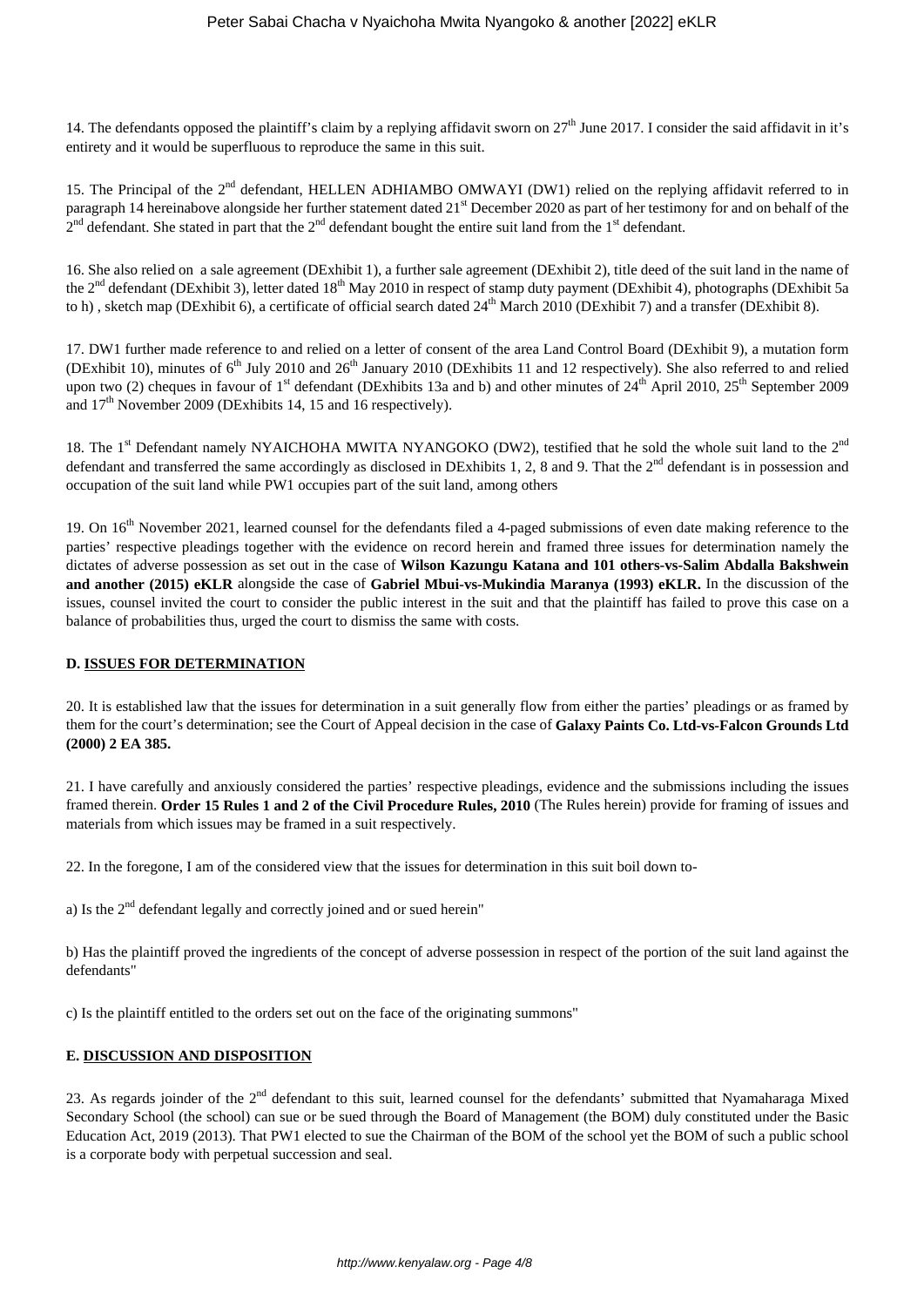### 24. Counsel further submitted thus;

"…….*the Chairman of the said Board of management cannot be same as suing the said Board in its corporate image.*

*……the pleadings especially the O.S, herein creates the architecture of the suit herein hence one parties are not legally and correctly joined and /or sued then there should be no Decree against them."*

25. I note all the provisions of the Basic Education Act (supra). The **Black's Law Dictionary 10th Edition at pages 208/209, 414, 1031 and 1540** defines the terms "Board of Managers/Board of Directors", "Corporation", "legal entity" and "school board" respectively which are taken into account herein. DW1 is the secretary to the BOM of the school as discerned in her evidence inclusive of her statement and DExhibits 4, 11, 13 to 17. She stated in examination in chief that;

"…...*I am the secretary to the BOM, the 2nd defendant and I have the mandate to give evidence herein on behalf of the 2nd defendant…."*

26. Under **Article 159 (2) (d) of the Constitution of Kenya, 2010 and section 19 (1) of the Environment and Land Court Act, 2015 (2011),** justice shall be administered without undue regard to procedural technicalities. Furthermore, in the case of **Macharia Mwangi Maina and 87 others vs Davidson Mwangi Kagiri (2014) eKLR**, the Court of Appeal held-

"…….*This is a court of law and a court of equity. Equity shall suffer no wrong without a remedy……….The court is bound to deliver substantive justice rather than technical and procedural justice…...*'

27. **Order 1 Rules 3, 4, 5, 7, 8 and 9 of the Rules** relates to parties to suits and the effect of mis-joinder and non-joinder thereof. Apparently, the plaintiff had erroneously included the word "Chairman" in reference to the  $2<sup>nd</sup>$  defendant in this suit. In the exercise of this court's discretion and further to the observation at paragraphs 23 and 24 hereinabove, the word "Chairman" be and is hereby excluded from reference to the  $2<sup>nd</sup>$  defendant because I am satisfied that no harm would result to the defendants thereby.

28. On the issue of adverse possession, this court is duly guided by a long line of authorities including the Court of Appeal decision in **Wambugu** and **Wilson Kazungu Katana cases** (supra). In the latter case, the ingredients of adverse possession were aptly stated thus-

a) The parcel of land must be registered in the name of a person other than the applicant, and

b) The applicant must be in open and exclusive possession of that piece of land in an adverse manner to the title of the owner, and

c) The applicant must have been in that occupation for a period in excess of twelve years having dispossessed the owner or there having been discontinuance of possession by the owner.

29. Regarding the  $1<sup>st</sup>$  ingredient, PW1 stated on grounds (d) and (e) of the Originating Summons that upon sub division of the original land, the suit land was registered in name of DW2 who then transferred it to the 2<sup>nd</sup> defendant. PW1 deposed at paragraph 4 of his affidavit in support of the Originating Summons that the Deceased obtained title deed over the original in his name on 15<sup>th</sup> June 1992 as per entry numbers 2,3 and 4 in PExhibit 2. He then sub divided the original land to give rise to the suit land which was registered in the name of DW2 with effect from  $14<sup>th</sup>$  April 2010 as revealed in PExhibits 3.

30. Indeed, entry number 1 in PExhibit 3 shows that the registration of the suit land was in the name of DW2 as at  $14<sup>th</sup>$  April 2010. The same was registered in the name of the  $2^{nd}$  defendant on  $29^{th}$  June 2010 as disclosed in entry number 2 in PExhibit 3.

31. The defendants admitted in their submissions that the suit land got registered in the name of the  $2<sup>nd</sup>$  defendant as at  $29<sup>th</sup>$  June 2010. In her further statement at paragraph 6, DW1 stated that the suit land is registered in the name of the  $2<sup>nd</sup>$  defendant. Moreover, she stated in examination in chief as-

" *We proceeded to process title to the land in the name of 2nd defendant (DExhibit 3)……"*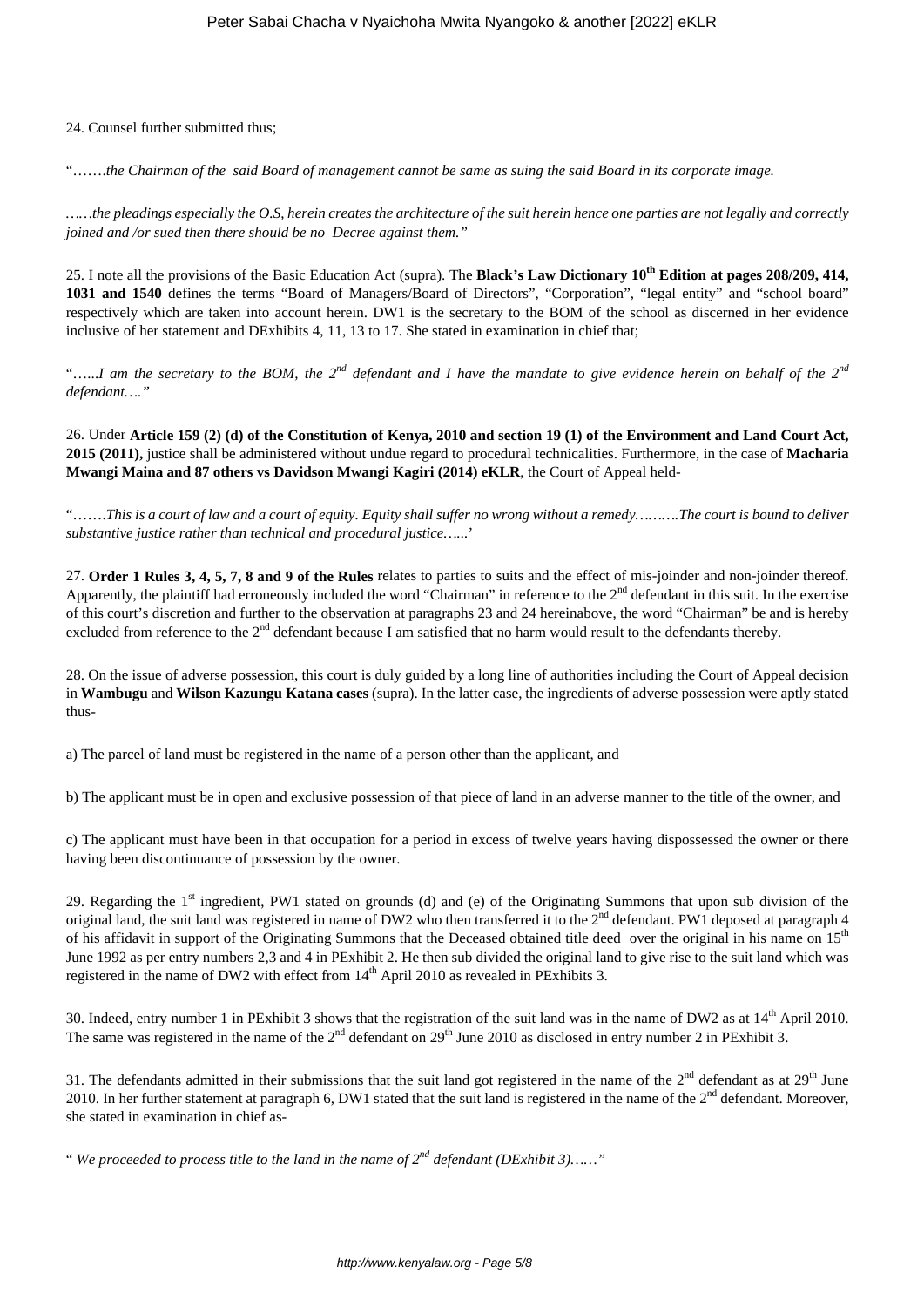32. It is essential that adverse possession should be of the whole or a defined portion of land as held in **Muthuita-vs-Wanoe and 2-others (2008) 1 KLR (G F) 1024 and Godfrey Shimonya Peter and 2 others-vs-Mary Anyango Ameka and another (2018) eKLR,** among other authorities. Clearly, the size of the suit land is shown in PExhibit 3, DEXhibit 3, DExhibit 6 and as stated in paragraph 1 hereinabove. The same is registered in the 2<sup>nd</sup> defendant's name pursuant to **sections 27 and 28 of the Registered Land Act Chapter 300 Laws of Kenya (Repealed Act).**

33. In that regard, I endorse the decision in **Wainaina-vs-Murai and others (1976-80) 1 KLR 283 at 289/290** where Simpson J (as he then was) observed-

"*The land in question is registered under the Registered Land Act………..."*

34. As pertains the  $2<sup>nd</sup>$  ingredient, I take into consideration grounds (f), (h), (i) and (j) of the Originating Summons and it's supporting affidavit. PW1 asserted that he bought the portion of the suit land from the Deceased on  $14<sup>th</sup>$  February 1978 as per PExhibit 1. The suit land was registered in the name of the Deceased at that time as disclosed in PExhibit 2. Being a purchaser of immovable property, PW1 is entitled to initiate the instant claim in respect of acquisition of the portion of the suit land as provided for under **Order 37 Rules 3, 7 and 8 of the Rules**.

35. Further, the testimony of PW1 that he bought the portion of the suit land was affirmed by PExhibit 5 alongside PW2 who stated during cross examination that;

"*PW1 bought the suit land from the father of the 1st defendant. The seller is now deceased……………..."*

36. The testimonies of PW1 and PW2 were further affirmed by PW3 and PW4. The former told the court that PW1 bought the portion of the suit land from the deceased and the latter stated that PW1 stays thereon since the year 1978.

37. The fact of occupation of the portion of the suit land was not disputed by DW1 and DW2 who stated that PW1 was in occupation of it when the  $2<sup>nd</sup>$  defendant bought the same from DW2 and that PW1 lives thereon respectively. During cross examination, DW1 stated in part:

." *PW1 claims a bigger portion of the land than he* occupies*…….He was in occupation of the disputed portion when the school bought the land."*

*38.* On that score, the open and exclusive occupation of the portion of the suit land by PW1 is inconsistent with the title of the owner, 2nd defendant as duly noted in the **Halsbury's Laws of England 4th Edition Volume 28**. The 2nd ingredient of the concept of adverse possession is satisfied accordingly.

39. As regards the  $3<sup>rd</sup>$  ingredient, PW1 asserted that he resides with his family on part of the portion of the suit land and cultivates the remainder thereof. PExhibits 4, 5 and 6 speak to the said possession and occupation of the same. The conclusion in PExhibit 6 reads;

· *"That Peter Sabai Chacha bought the land BUKIRA /BUHIRIMONONO /448(0.3 HA )hectares as shown in the land sales agreement form attached behind the letter / report.*

· *That Peter Sabai Chacha has been staying there since 1978 and there has been no complain.*

· *When the school …...*

· *When Samwel ….*

· *Since 1978,Peter Sabai Chacha has been staying in the same plot that he bought from Chamberi Mwita Nyangoko (deceased)…………."*

40. It is trite law that possession can take different forms such as cultivation of the land in dispute; see **Titus Ong'ang'a Nyachieo-**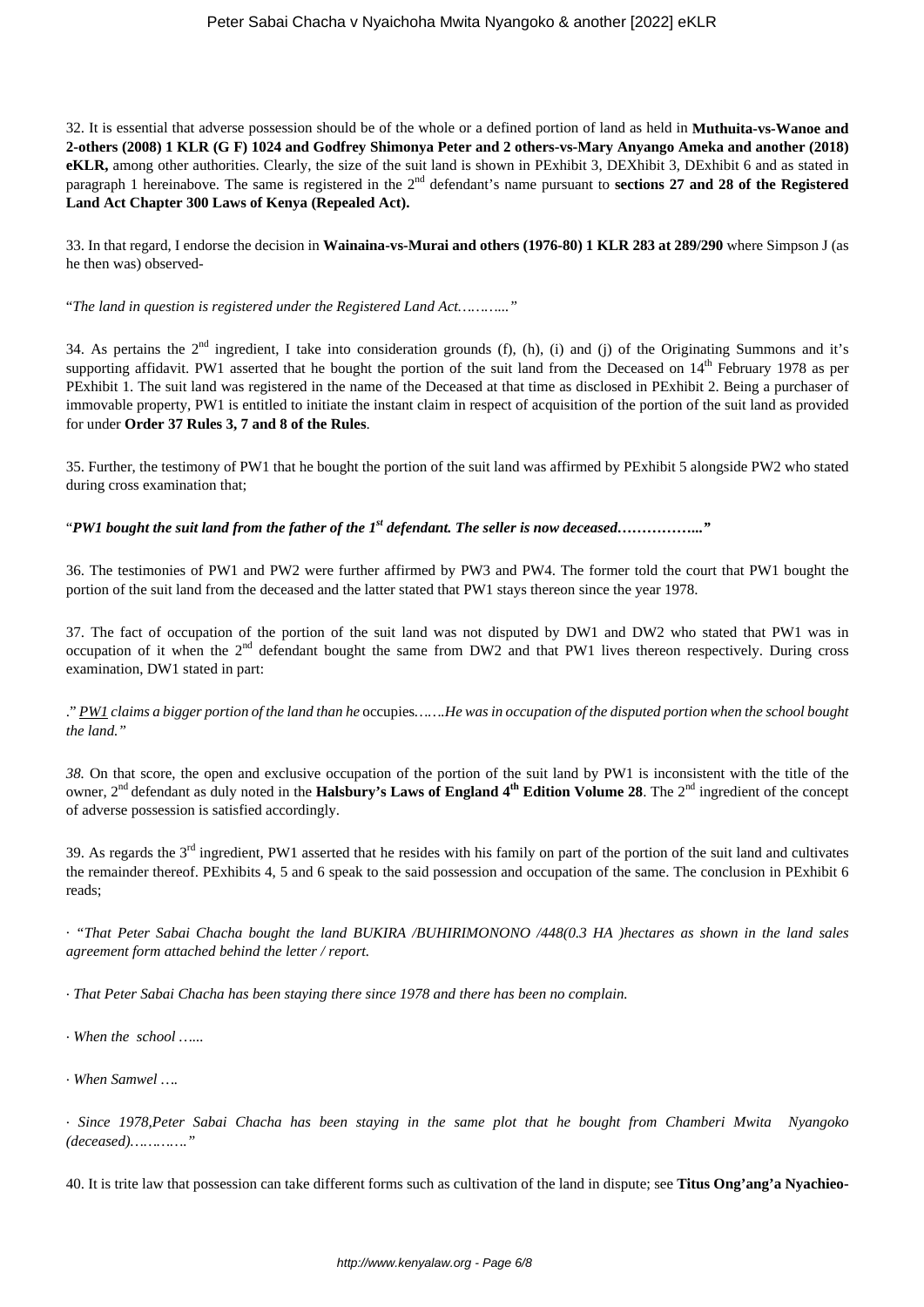#### **vs-Martin Okioma Nyauma and 3-others (2017) eKLR**.

41. DW2 confirmed the court that PW1 lives on part of the suit land. Whereas DW1 testified that PW1 does not live thereon, her testimony was brought into question when she stated during cross examination thus;

"*PW1 is a squatter on the suit land as he occupies the school land measuring approximately 0.92 hectares………We thought of compensation for his structure on the disputed land. He claimed that the value of the disputed portion of land was Ksh.1,800,000/=………....The school is claiming part of the homestead of PW1 who built two (2) permanent houses thereon. We found the houses having been built on the land in dispute………...."* (Emphasis added)

42. Plainly, PW1 has been in open and notorious occupation of the portion of the suit land in excess of twelve years occasioning the ouster of the 2nd defendant therefrom. He has therefore, acquired ownership of the portion as envisaged under **section 28(h) of the Land Registration Act, 2016 (2012)**. I proceed to echo the decision in the case of **Gatimu Kinguru-vs-Muya Gathangi (1976-80) 1 KLR 317** where Madan J (as he then was) observed;

" *The defendant's possession was open and notorious…...There has been no discontinuation of possession by the plaintiff since 1959……...There was ouster of the plaintiff from the land followed by adverse possession, occupation, development and cultivation of the land by the defendant…..."*

43. Concerning costs, I am guided by **the proviso to section 27 (1) of the Civil Procedure Act Chapter 21 Laws of Kenya** and **Order 37 Rule 20 of the Rules.** The Halsbury's Laws of England, 4<sup>th</sup> Edition Reissue (2010) Volume 10 states;

"The court has an absolute and unfettered discretion to award or not to award them. This discretion must be exercised judicially."

44. Additionally, I have to consider the issue of any other relief as sought in the Originating Summons. I subscribe to the decision of Duffus, P in **Odd Jobs-vs-Mubia 1970 EA 476** and cited in **Transworld Safaris (K) Ltd –vs-Ratemo 2008 KLR 339 at 346, a**mong other authoritative pronouncements and note section 28 (b) of the Land Registration Act, 2016 (2012). I further note the evidence of PW1 and PW2 including PExhibits 1, 2, 3, 4, 5 and 6 as reinforced, to a considerable extent, by the evidence of DW1 and DW2 and in line with **Macharia Mwangi Maina case (supra), William Kipsoi Sigei-vs-Kipkoech Arusei and another Civil Appeal No. 54 of 2016 (2019) eKLR.** On that strength, PW1 has also proved the elements of constructive trust and proprietary estoppel which are applicable and enforceable against the  $1<sup>st</sup>$  and  $2<sup>nd</sup>$  defendants over the portion of the suit land.

45. To that end, I find that the Plaintiff's claim against the 1<sup>st</sup> and 2<sup>nd</sup> defendants amounts to adverse possession. He has proved the claim on a balance of probabilities as held in, inter alia, **Gabriel Mbui case (supra)** and **Murunga Kabangi and 2 others-vs-Hannah Wairimu Gitau and anotherCivil Appeal No. 287 of 2010 (2019) eKLR.** So, he is entitled to orders1, 2, 3, 4 and 6 sought in the originating summons

46. Thus, I enter Judgment for the Plaintiff against the defendants in terms of orders 1, 2 and 3 as sought in the Originating Summons dated  $2<sup>nd</sup>$  June 2017 and filed herein on even date as set out in paragraph 7 hereinabove. For clarity, the orders are infra;

a) A declaration that the defendants' rights to recover the whole LR NO BUKIKA/BUHIRIMONONO /2887 is barred under limitations of actions Act, Chapter 22 of the Laws of Kenya and is title thereto is extinguished on the grounds that the plaintiff herein has openly peacefully and continuously been in occupation and possession of the suit land for a period exceeding forty – seven (47) years.

b) There be an order the plaintiff be registered as the proprietor of part of LR No. BUKIRA /BUHIRIMONONO /2887 measuring 0.3 hectares.

c) The second defendant herein be ordered and / or directed to execute and/or sign all the necessary transfer instruments to facilitate transfer and all registration of the suit land in the name of the plaintiff in default, the Deputy Registrar of this humble court be at liberty to execute the transfer instruments in favour of the plaintiff.

d) There be a permanent injunctive order to restrain the Defendants, either by themselves, agents, servants and /or employees from interfering with the plaintiffs peaceful possession and occupation of the said parcel LR No. BUKIRA /BUHIRIMONONO /2887